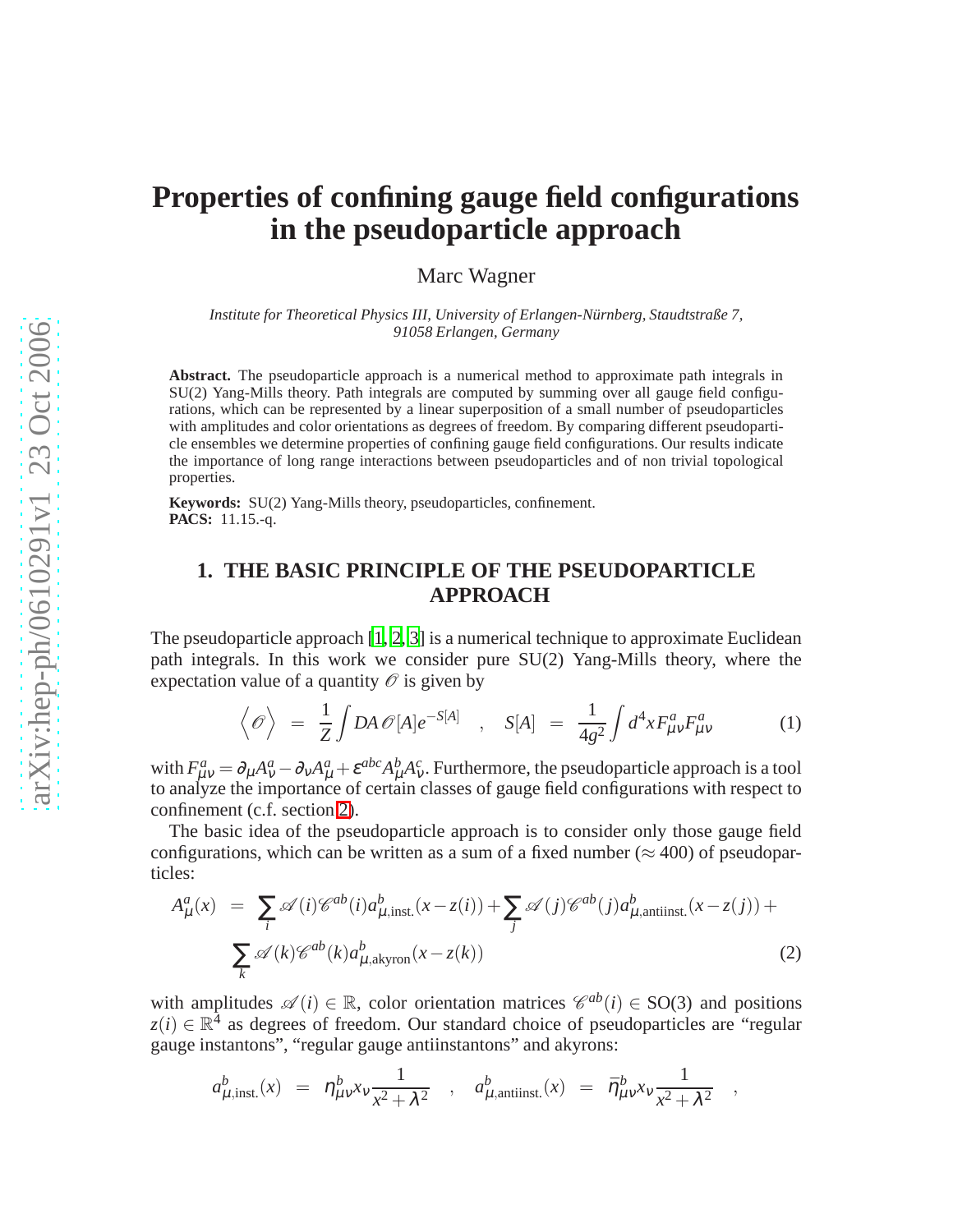$$
a_{\mu,\text{akyron}}^b(x) = \delta^{b1} x_\mu \frac{1}{x^2 + \lambda^2} \tag{3}
$$

with  $\eta^b_{\mu\nu} = \varepsilon_{b\mu\nu} + \delta_{b\mu}\delta_{0\nu} - \delta_{b\nu}\delta_{0\mu}$  and  $\bar{\eta}^b_{\mu\nu} = \varepsilon_{b\mu\nu} - \delta_{b\mu}\delta_{0\nu} + \delta_{b\nu}\delta_{0\mu}$ . Note, however, that instead of these pseudoparticles any set of localized gauge field configurations can be used (an example, Gaussian localized pseudoparticles, are discussed in section [2\)](#page-2-0). The path integral [\(1\)](#page-0-0) is approximated by an integration over amplitudes and color orientation matrices:

$$
\left\langle \mathcal{O} \right\rangle = \frac{1}{Z} \int \left( \prod_i d\mathscr{A}(i) d\mathscr{C}(i) \right) \mathcal{O}(\mathscr{A}(i), \mathscr{C}(i)) e^{-S(\mathscr{A}(i), \mathscr{C}(i))}.
$$
 (4)

<span id="page-1-0"></span>To be more concrete, we put 400 pseudoparticles (pseudoparticle size  $\lambda = 0.5$ ) with randomly chosen positions  $z(i)$  inside a hyperspherical spacetime region with radius 3.0 (this amounts to a pseudoparticle density of 1.0) and compute the multidimensional integrals [\(4\)](#page-1-0) via Monte-Carlo sampling. Boundary effects are excluded by "measuring" observables sufficiently far away from the boundary.

In [\[2,](#page-3-1) [3](#page-3-2)] it has been shown in detail that the pseudoparticle approach applied with around 400 instantons, antiinstantons and akyrons is able to reproduce many essential features of SU(2) Yang-Mills theory. For example the static quark antiquark potential is linear for large separations (c.f. Figure [1a](#page-1-1)), i.e. there is confinement. Like in lattice gauge theory the string tension  $\sigma$  is an increasing function of the coupling constant *g*. Therefore, when the scale is set by identifying the numerical value of  $\sigma$  with its physical value, e.g.  $\sigma = 4.2/\text{fm}^2$ , the physical size of the hyperspherical spacetime region can be adjusted by choosing appropriate values for  $g$ . Furthermore, the string tension  $\sigma$ , the topological susceptibility  $\chi$  and the critical temperature of the confinement deconfinement phase transition *T*<sub>critical</sub> scale consistently with *g*, i.e. the dimensionless ratios  $\chi^{1/4}/\sigma^{1/2}$  and  $T_{critical}/\sigma^{1/2}$  are constant with respect to *g*. They are also of the right order of magnitude when compared to lattice results.

Note that there are significant differences between our method and well-established instanton gas and instanton liquid models [\[4](#page-3-3)]: (i) in general, our gauge field configurations [\(2\)](#page-0-1) are not even close to classical solutions, i.e. we do not consider a semiclassical limit, but try to approximate full quantum physics; (ii) the latter is related to the fact that our "regular gauge pseudoparticles" [\(3\)](#page-0-2) interact over large distances; this is so, be-



<span id="page-1-1"></span>**FIGURE 1.** The static quark antiquark potential plotted against the separation. **a)** Standard choice of pseudoparticles (the data points have been fitted with  $V_{q\bar{q}}(R) = V_0 - \alpha/R + \sigma R$ ). **b**) Gaussian localized pseudoparticles of different size. **c)** Akyron ensemble, instanton ensemble and mixed ensemble.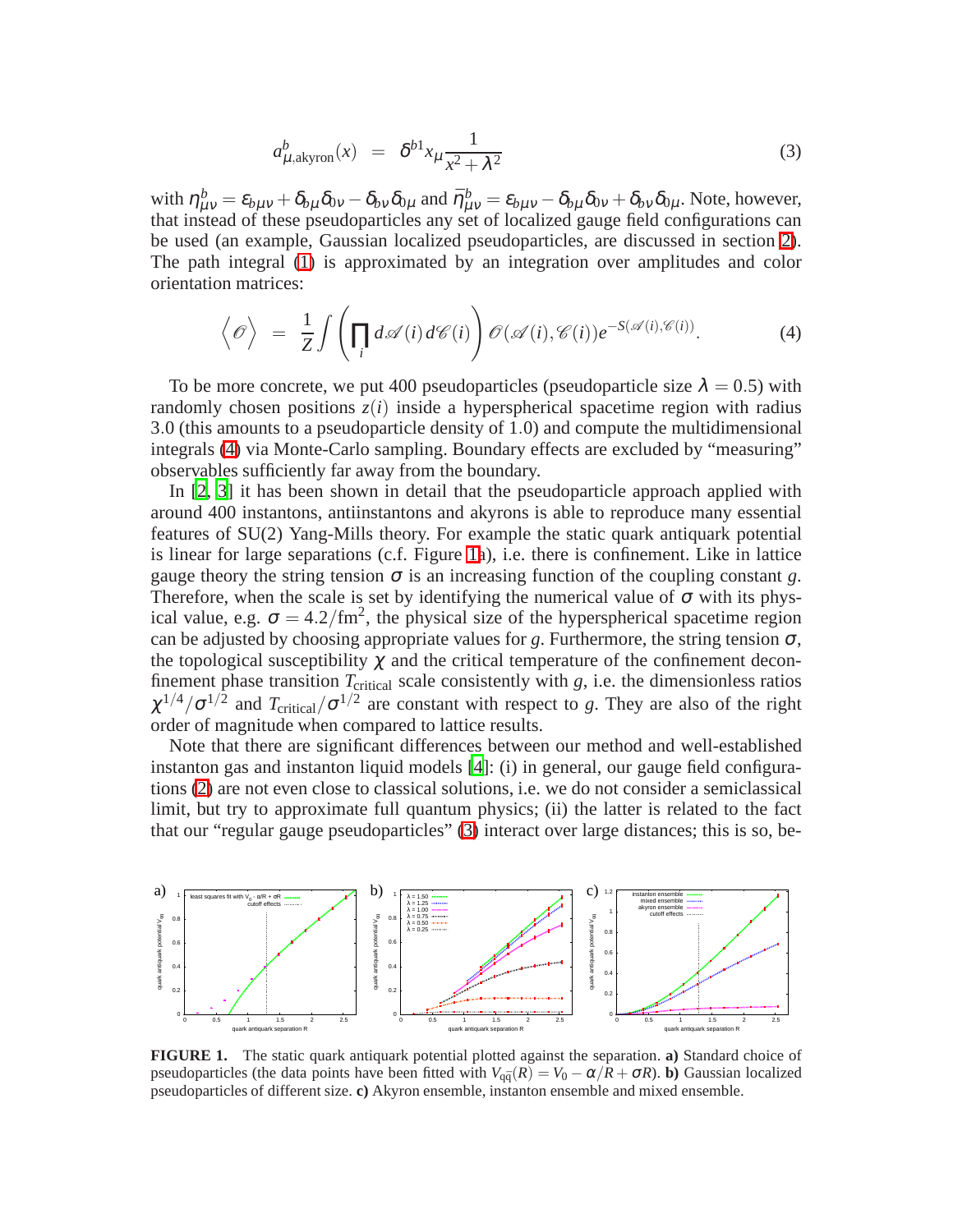cause their gauge fields decrease like  $1/|x|$  for large  $|x|$  in contrast to the  $1/|x|^3$ -behavior of singular gauge instantons and antiinstantons; as we will demonstrate in section [2,](#page-2-0) these long range interactions are intimately connected to confinement; (iii) because we include amplitudes as degrees of freedom, it is also possible to model small quantum fluctuations; furthermore, in the limit of infinitely many pseudoparticles any gauge field configuration can be represented according to [\(2\)](#page-0-1), i.e. in this limit the pseudoparticle approach is identical to full SU(2) Yang-Mills theory (c.f. [\[2](#page-3-1)]).

## **2. PROPERTIES OF CONFINING GAUGE FIELD CONFIGURATIONS**

<span id="page-2-0"></span>In the following we apply the pseudoparticle approach with different types of pseudoparticles to study the effect of different classes of gauge field configurations on confinement.

*Pseudoparticles of different size.* We have compared ensembles with different pseudoparticle size  $\lambda$ . Note that  $\lambda$  strongly affects the shape of a pseudoparticle near its center, but has essentially no effect on the  $1/|x|$  long range behavior (c.f. [\(3\)](#page-0-2)). For  $\lambda = 0.2, \ldots, 1.1$  the static quark antiquark potential is essentially unaffected by the pseudoparticle size  $\lambda$ . This indicates that confinement is a consequence of the  $1/|x|$  long range behavior of the pseudoparticles, which is the same for all values of  $\lambda$ . Typical gauge field configurations for  $\lambda = 0.2$  and for  $\lambda = 1.1$  are shown in Figure [2a](#page-2-1). For both values of  $\lambda$  the global structure is the same, but for  $\lambda = 0.2$  there are additional local ultraviolet fluctuations. Apparently, these ultraviolet fluctuations have no effect on confinement and the string tension.



<span id="page-2-1"></span>**FIGURE 2.** Typical gauge field configurations: one of the gauge field components  $A^a_\mu$  plotted against two of the spacetime coordinates  $x_{\mu}$  and  $x_{\nu}$ .